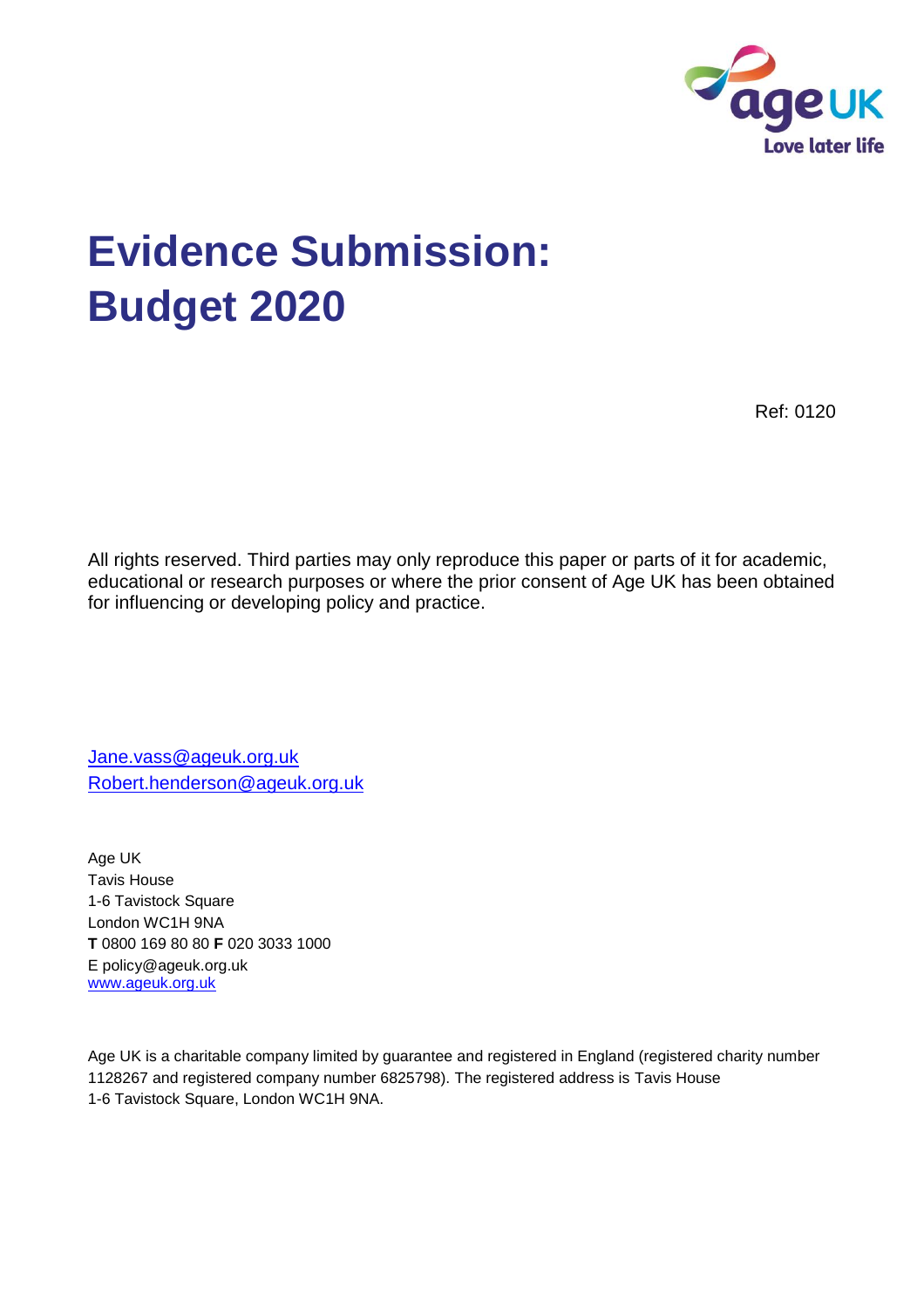## **Key points and recommendations**

- The Government should secure the immediate future of care through investing £8 billion over the next two years, to stabilise existing services. The Government should also set out clear plans for the long-term reform and funding of the care system that meet our minimum criteria.
- The Government must now accept that local government funding will need to rise to support preventive services, otherwise wider policy aims (such as reducing the need for statutory social care services) will be threatened.
- With less than 4 months to go until the free licence for over-75s is removed, we call on the Government to negotiate with the BBC as a matter of urgency to find a solution that will enable the free licence to continue.
- The Government should reintroduce Pension Credit eligibility based on the age of the older partner so that pensioners are no longer penalised for having a younger partner.
- The 'net pay' pension issue, which affects 1.7 million lower earning pension savers, must be resolved as soon as possible.
- Access to cash is a vital part of the national infrastructure. Unless there is swift progress in implementing the recommendations of the Access to Cash Review we believe the Government should consider legislation to require businesses to accept cash, as has already happened in China and New York City.
- The Government should develop a portfolio of measures to ensure housing supports older people's health and well-being. Housing should be built to high quality, accessible standards. Older and disabled people living in existing housing should be able to make their home accessible and in good repair. There should be affordability and security for those living in private rented accommodation.
- The Government should designate energy efficiency as a national infrastructure priority, and allocate appropriate levels of central funding to meet the statutory targets.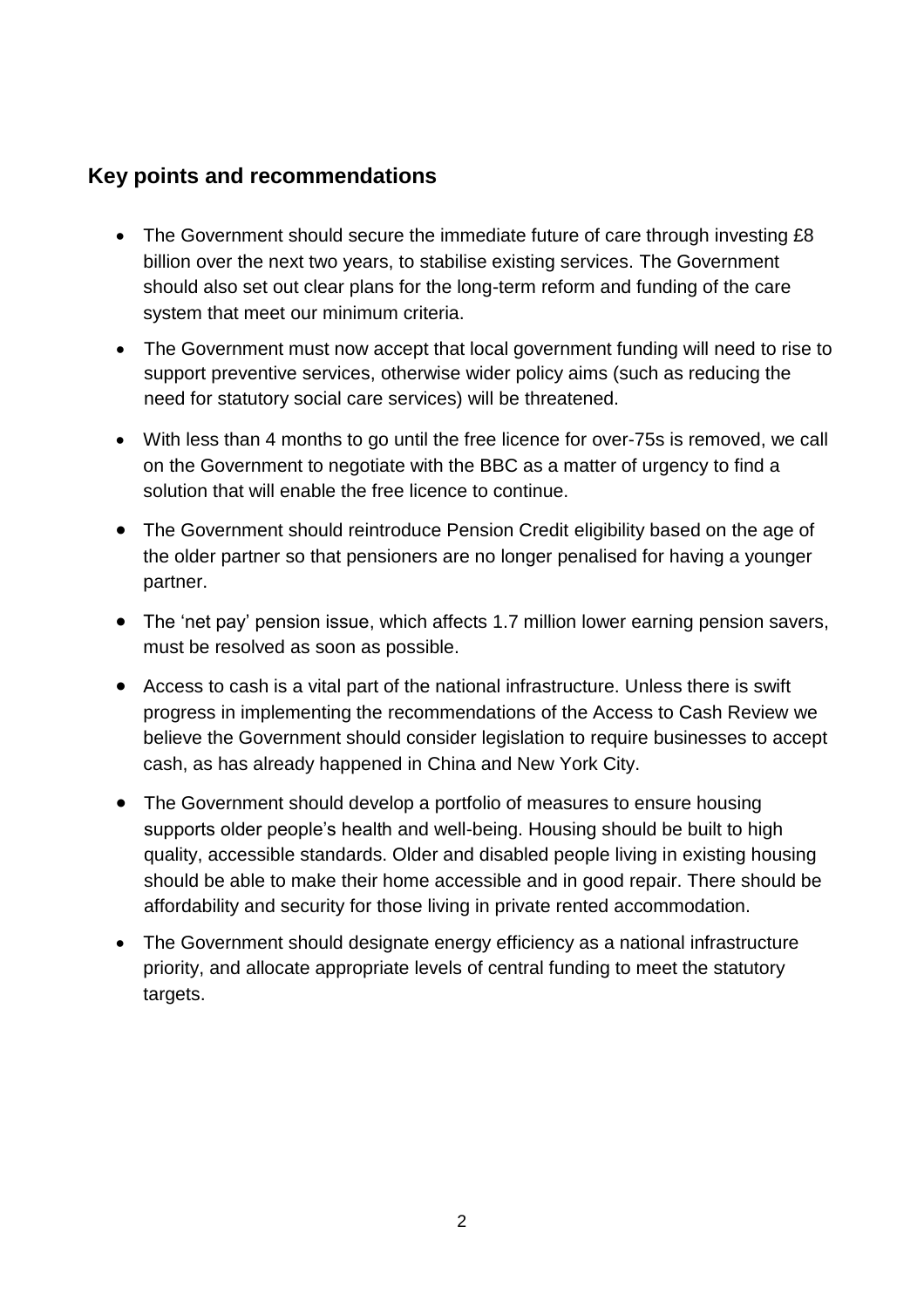## **Introduction**

Age UK is a national charity that works with a network of partners, including Age Scotland, Age Cymru, Age NI and local Age UKs across England, to help everyone make the most of later life, whatever their circumstances. In the UK, the charity helps more than seven million older people each year by providing advice and support. It also researches and campaigns on the issues that matter most to older people. Its work focuses on ensuring that older people: have enough money; enjoy life and feel well; receive high quality health and care; are comfortable, safe and secure at home; and feel valued and able to participate in society.

In this Budget submission, we focus on the opportunities that the new Government has to help older people, and in particular those who need our help the most. There are more than 10 million people aged 65 and above in England, nearly one in five of the population, six million of whom have some degree of need – whether this is poor health, an unmet need for care, poor housing or low income.

The number of older people living in need will grow in line with the increase in our older population unless the Government takes action now. When the birth rate rises the Government creates more school places, so when the older population grows the Government must invest in the services they need too – social care, the NHS, pensions and housing. It also needs to rebuild local support services run by councils and the voluntary sector that have been eroded by austerity while the number of older people has been growing.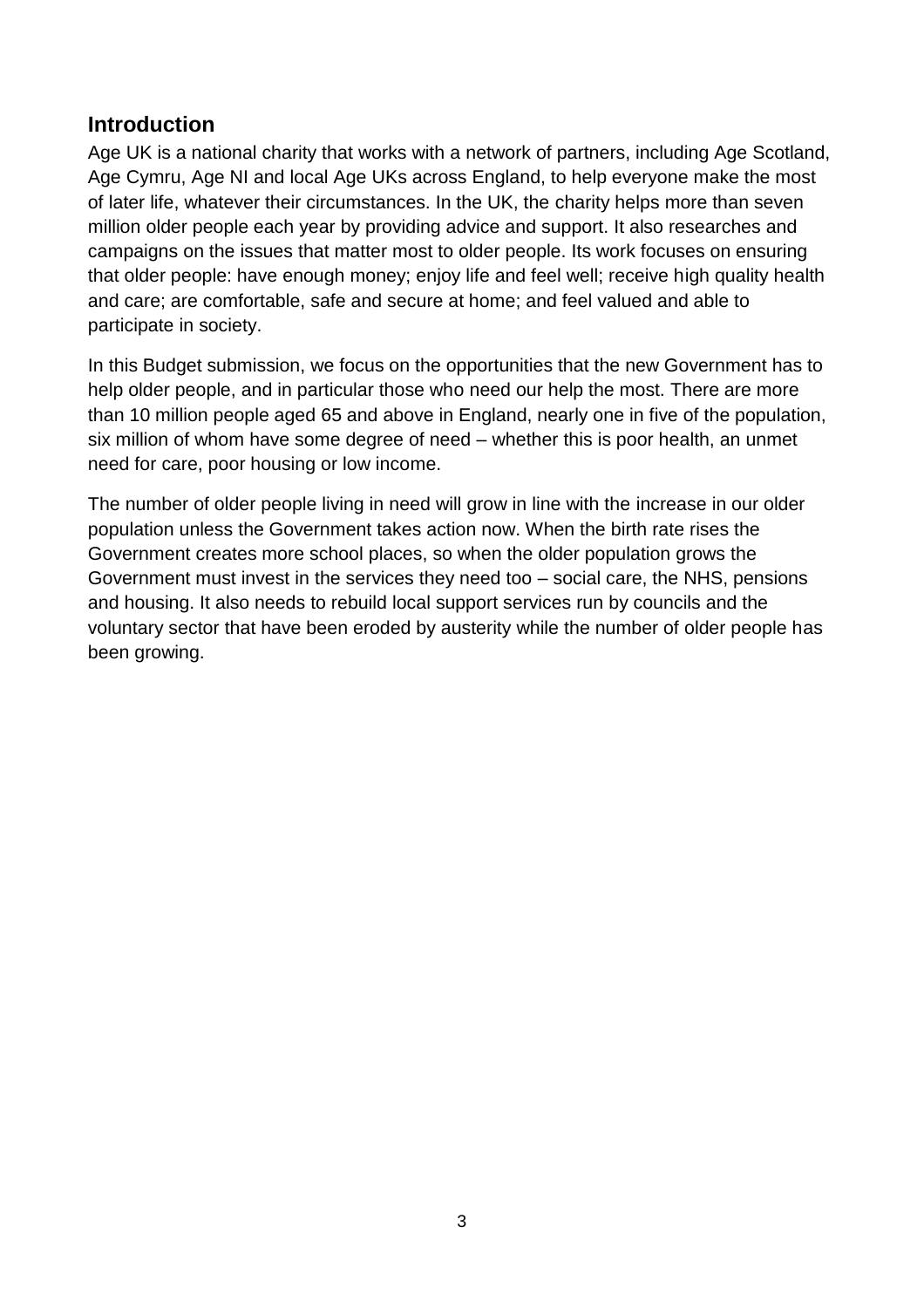# **Social Care**

Social care is in crisis. Local authorities are having to juggle towering pressures related to a growing and ageing population with increasingly complex care needs with sustained reductions in Government funding; rescued only with short term emergency injections of public money – allowing them to prevent complete collapse. And more older people every day are having to rely on a system that is barely functioning.

The sustained reductions in Government funding are clear. Between 2010/11 and 2018/19 total spending on adult social care fell by £86 million in real terms, representing a 4% reduction in local authority spending. While spending has now largely recovered from its lowest point in 2014/15, the population has increased, meaning spend per head of the adult population has fallen by 6% per person over the same time period. This does not account for the many older people who have to fund their own care and who currently are left propping up the care market, paying greatly inflated prices. A self-funder can expect to pay on average 41% more for the same care. This means that after picking up the cheque for their care, older people or their relatives are often left with nothing, often having used all their life savings and had to sell their home.

The harmful impact on older people is clear and we know that those struggling without all the help they need to carry out at least one essential Activity of Daily Living (ADL) now stand at 1.5 million people over the age of 65, and that the numbers considered ineligible for social care services also continue to grow – a clear rationing response by a system struggling to cope. It is also clear that the challenges faced by the social care system are impacting other public services, particularly the NHS; this is already working under great pressure and is unable to discharge older people from hospital when they are well enough to leave because the social care system is unable to provide the necessary support. We estimate that these delayed discharges from hospital due to a lack of social care costs the NHS £500 every minute.

**The Government should secure the immediate future of care through investing £8 billion over the next two years, to stabilise existing services. The Government should also set out clear plans for the long-term reform and funding of the care system based on the following principles:**

- **Fair eligibility criteria:** An independent, standardised national eligibility threshold and assessment process for accessing care. Furthermore, eligibility for care should be set at a 'moderate' level to enable those in need of community and preventative support to access it.
- **Free at the point of use**: If you need care as an older person it should be free at the point of use. The risk of developing a need for care should be pooled on a compulsory whole (adult) population basis, funded through taxation.
- **Inclusive**: The care and support needs of working age sick and disabled adults should be met as well as those of older people.
- **Carer support**: More support should be given to unpaid carers, including help to juggle work and care and more generous welfare benefits.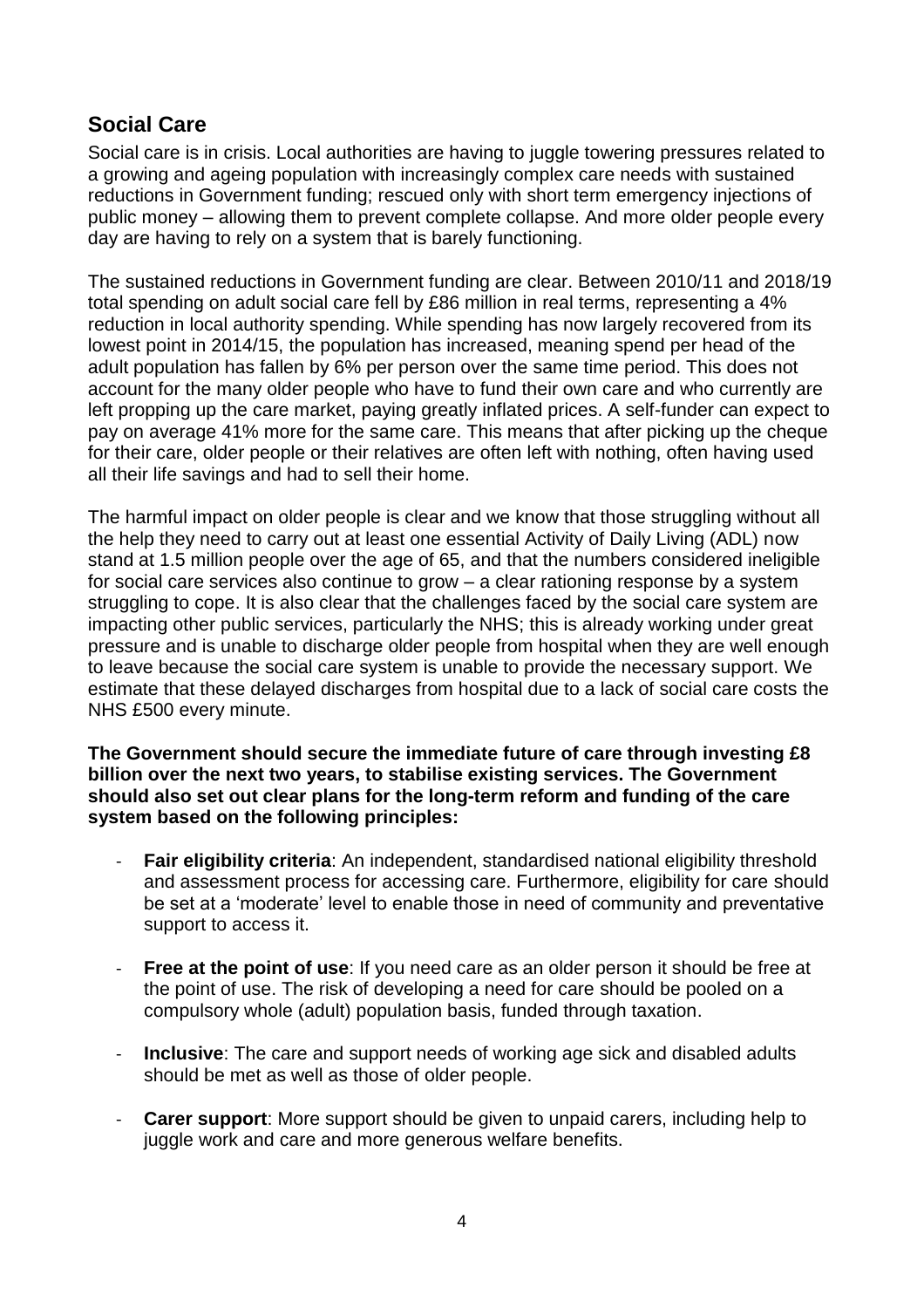- **Investment in care professionals**: 130,000 new care workers are needed each year just for the social care workforce to cope with current levels of demand. Terms and conditions need to improve substantially.

### **Local Government funding**

Other local government services, beyond social care, are extremely important to older people, such as local bus services, libraries, public health, trading standards and information and advice services (for example Citizens Advice and local Age UKs). These services often complement social care services and have an important preventive role in keeping older people well and independent. Government policy has recognised this, with changes such as the transfer of responsibility for public health to local authorities and the development of a loneliness strategy.

However, according to the Institute for Fiscal Studies, cuts to funding for local government in England have led to a 17 per cent fall in spending on local services since 2009/10, equal to 23 per cent or nearly £300 per person. Funding is increasingly focussed on statutory services (57 per cent of spending going to social care, for example), squeezing out spending on other preventive services<sup>i</sup>. Voluntary sector agencies cannot pick up all of the slack, particularly as many have also lost local government funding for their information and advice services and for other services such as befriending and home from hospital support.

**The Government must now accept that local government funding will need to rise to support preventive services, otherwise wider policy aims (such as reducing the need for statutory social care services) will be threatened.**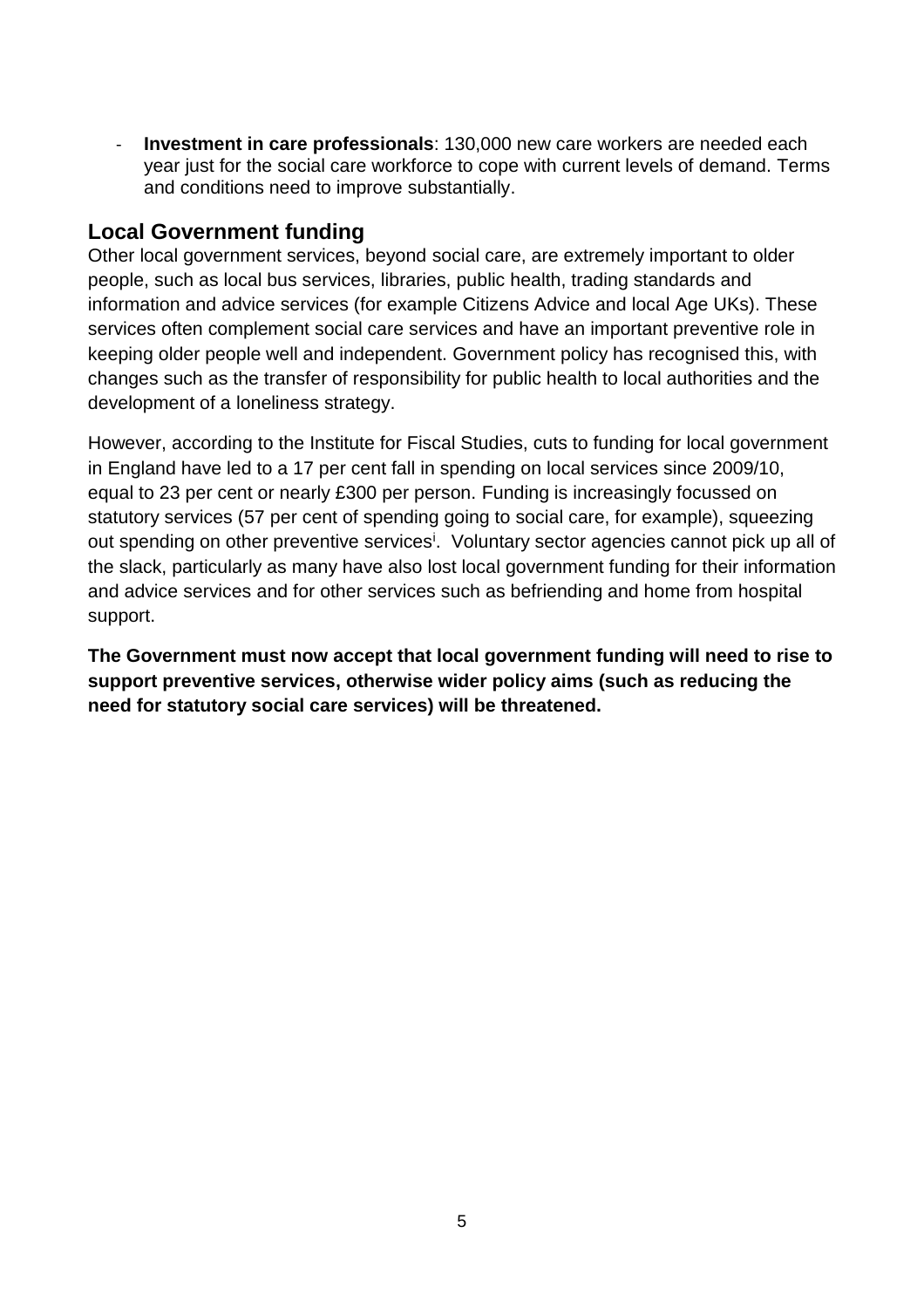# **Reducing pensioner poverty**

Although poverty levels are lower that they were 20 years ago, numbers have started to rise again in recent years. Two million (16 per cent) pensioners in the UK now live in poverty and a further million are only just above the poverty threshold. Many of those approaching retirement are also struggling: 18 per cent of people aged between 60 and their State Pension Age are in poverty, due in part to the increase in women's State Pension Age and the resulting increase in Pension Credit Age. The distributional effects are severe:

- 23 per cent of single women pensioners are in poverty compared to 20 per cent of single older men and 13 per cent of couples.
- 35 per cent of private tenants and 29 per cent of social rented sector tenants live in poverty compared to 13 per cent of older people who own their home outright.
- 31 per cent of Asian or Asian British pensioners and 32 per cent of Black or Black British pensioners are in poverty compared to 15 per cent of white pensioners.

Against this backdrop Age UK views with grave concern a number of recent policy decisions that are likely to exacerbate poverty levels, particularly in these at-risk groups. We call on the Government to act immediately in the following areas to reduce the risk of poverty, and ameliorate its effects.

#### **TV licences**

Those most at risk from the previous Government's decision to withdraw funding for free TV licences for people over 75, and the BBC's decision to means-test them, are the most vulnerable older people in our society. The groups at greatest risk of missing out include the 2.2 million over-75s living with a limiting long-standing illness<sup>ii</sup> – meaning in many cases they are largely confined to home  $-$  and two million over-75s living alone<sup>iii</sup>, many of whom will struggle to pay the extra £157.50 a year. Means-testing will not reach everyone, given that 2 out of 5 (39 per cent) of over 75s who are entitled to claim Pension Credit are not receiving the benefit. Already nearly a fifth (18 per cent) of over-75s live in poverty and the removal of the free licence could push more into living below the poverty line. **With less than 4 months to go until the free licence is removed, we call on the Government to negotiate with the BBC as a matter of urgency to find a solution that will enable the free licence to continue.**

#### **Mixed age couples**

We have heard from pensioners with a partner under State Pension Age who are facing hardship following the May 2019 changes which mean that, for a couple claiming Pension Credit now, eligibility for Pension Credit is based on the age of eldest partner. The couple cannot claim Pension Credit until the youngest partner reaches State Pension Age. Couples could be up to £7,000 a year worse off. Age UK research found that almost one in three couples (31 per cent) have an age gap of five or more years, so these couples could be set to lose out on up to £35,000 if they need to remain on benefits until the younger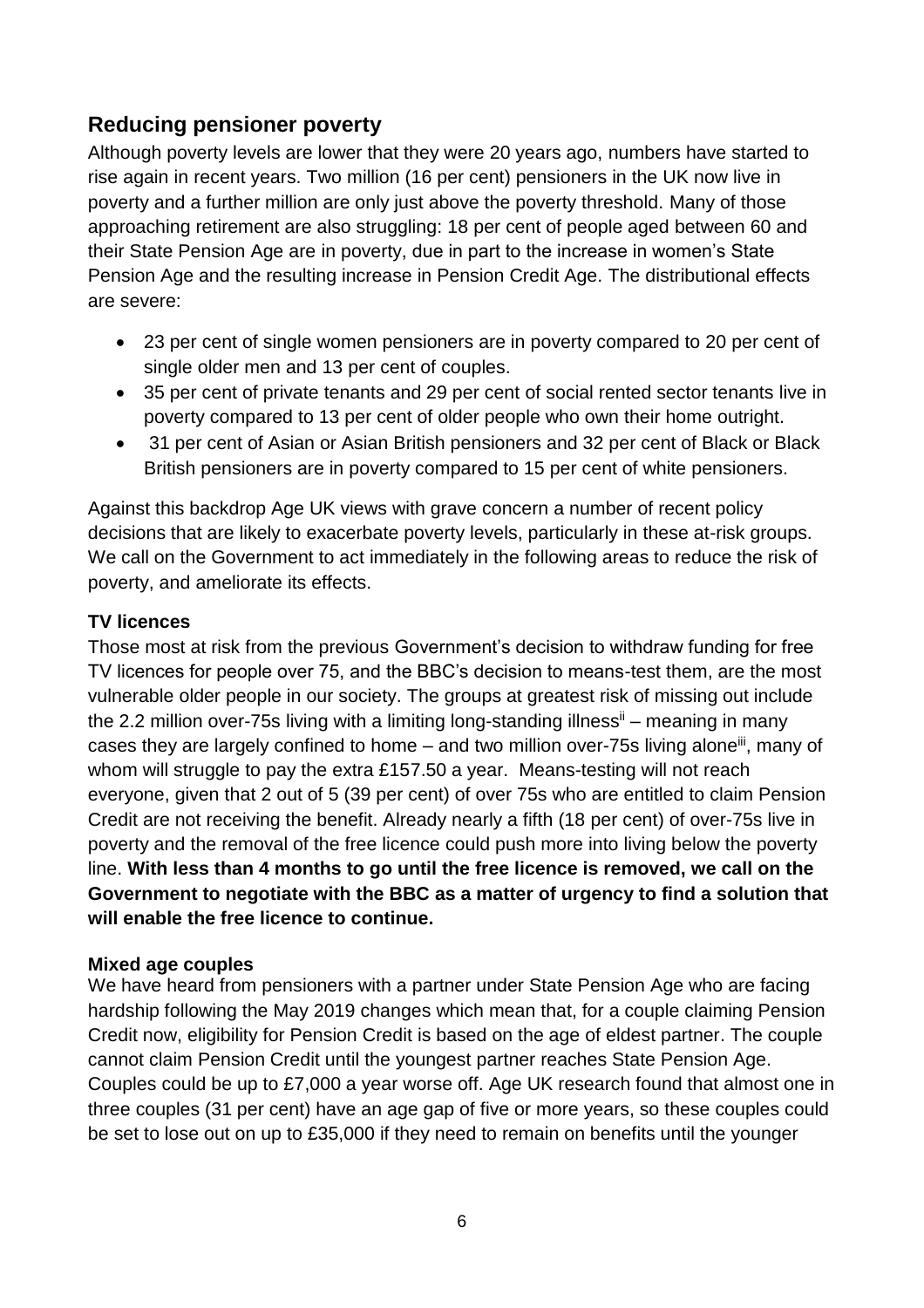partner reaches State Pension Age – perhaps because he or she is unable to undertake paid work due to ill health or caring responsibilities.

This change is having a particular impact on women affected by the rise in State Pension Age (so-called 'WASPI' women), who even if married to someone much older can no longer, as a couple, claim Pension Credit to tide them over until they qualify for their own State Pension. While those already receiving Pension Credit are protected, a change of circumstances, even if this is only temporary, means people lose entitlement and have to claim Universal Credit instead – a benefit never designed for pensioners.

For some unfortunate pensioners in this position, the issue is compounded by the intention that from April 2020 their Adult Dependency Increase (ADI) – currently £70 per week – will be withdrawn. The payment is currently made to pensioners with a spouse who is financially dependent and was designed primarily to bridge the gap until the younger partner reaches State Pension Age – leaving some couples more than £3,500 a year worse off. When this legislation was debated during the passage of the Pensions Act 2007 the Government at the time assured people that they may be eligible for benefits such as Pension Credit – but for mixed age couples claiming Pension Credit is no longer an option. No new claims for ADI have been possible since 2010, but 11,000 pensioners are still claiming it. As it affects relatively few pensioners, all of whom will be at least 75 years old, it would be relatively cheap to reverse.

The incremental effect of these changes on some of our poorest older people is significant, particularly if they also have to find an extra £157.50 a year for their TV licence fee. **The Government should reconsider these damaging changes, and urgently reintroduce Pension Credit eligibility based on the age of the older partner.**

#### **Net pay pensions**

We were pleased to see that the Conservative Party election manifesto contained a pledge to tackle the net pay pensions issue. Non-taxpayers who are auto-enrolled into a pension scheme using 'net pay arrangements' do not receive tax relief, meaning they make the whole payment from their own salary. This affects 1.7 million people, about three-quarters of whom are women. We are concerned that this risks undermining the automatic enrolment consensus, and urge the Treasury to address it as soon as possible. We are members of the Net Pay Action Group, and fully support the solution proposed by the group, which can be viewed in <u>this briefing paper</u>.<sup>iv</sup>

#### **Financial Inclusion and Access to Cash**

It is a year since the Access to Cash review reported, highlighting the importance of maintaining cash as a vital part of the national infrastructure, and the Government accepted all its recommendations. There have been some moves to make ATMs more accessible, including a welcome move by Link to maintain the free-to-use ATM network<sup>v</sup> but no news on progress in other vital parts of the cash system – and in particular on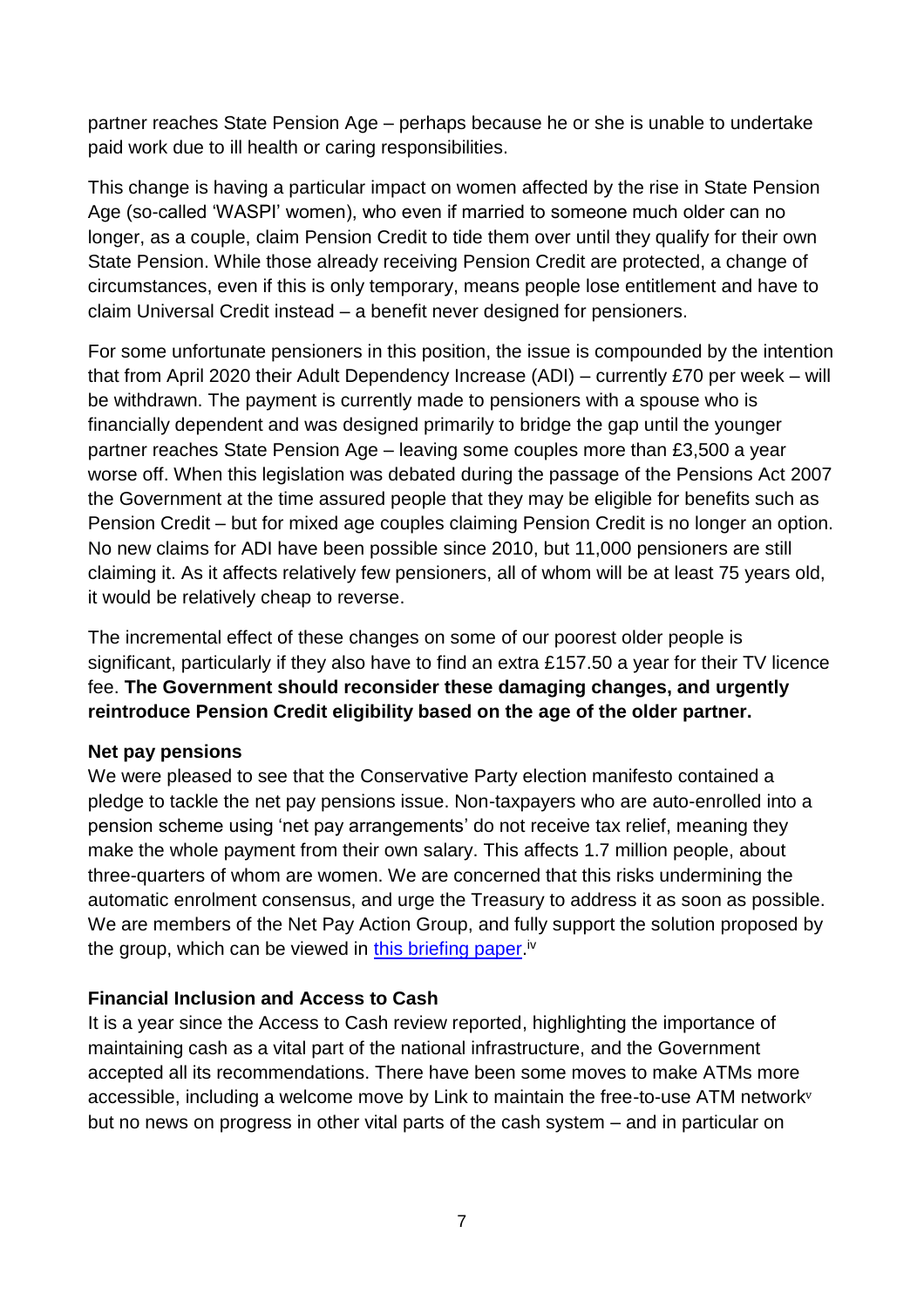reducing the cost of cash-handling for small businesses. Worrying evidence of the fragility of the cash system came with the proposal by Barclays in October 2019 to end cash withdrawals from its accounts at the Post Office. We welcomed their decision to rescind this decision, but this is only for the next three years<sup>vi</sup>.

We are also deeply concerned about continuing contraction in the bank branch network, with further major cuts on the way<sup>vii</sup>.

However, the evidence continues to show that cash and face-to-face transactions remain important. A quarter of the population prefer to use cash<sup>viii</sup>, particularly for budgeting and control methods, and there is also a small percentage - but probably including a large number of vulnerable people - who are wholly reliant on cash. Cash is also important for the resilience of the financial system. Financial Conduct Authority data shows that in the last year, the main UK banks suffered 265 IT shutdowns that prevented customers making electronic or card payments - up from 228 the year before.ix

**We would like to see the Government's Financial Inclusion Policy Forum or another body being given a formal remit to monitor and report on access to cash, and unless there is swift progress in implementing the recommendations of the Review on access to cash we believe the Government should consider legislation to require 'bricks and mortar' businesses to accept cash, as has already happened in New York City<sup>x</sup> .**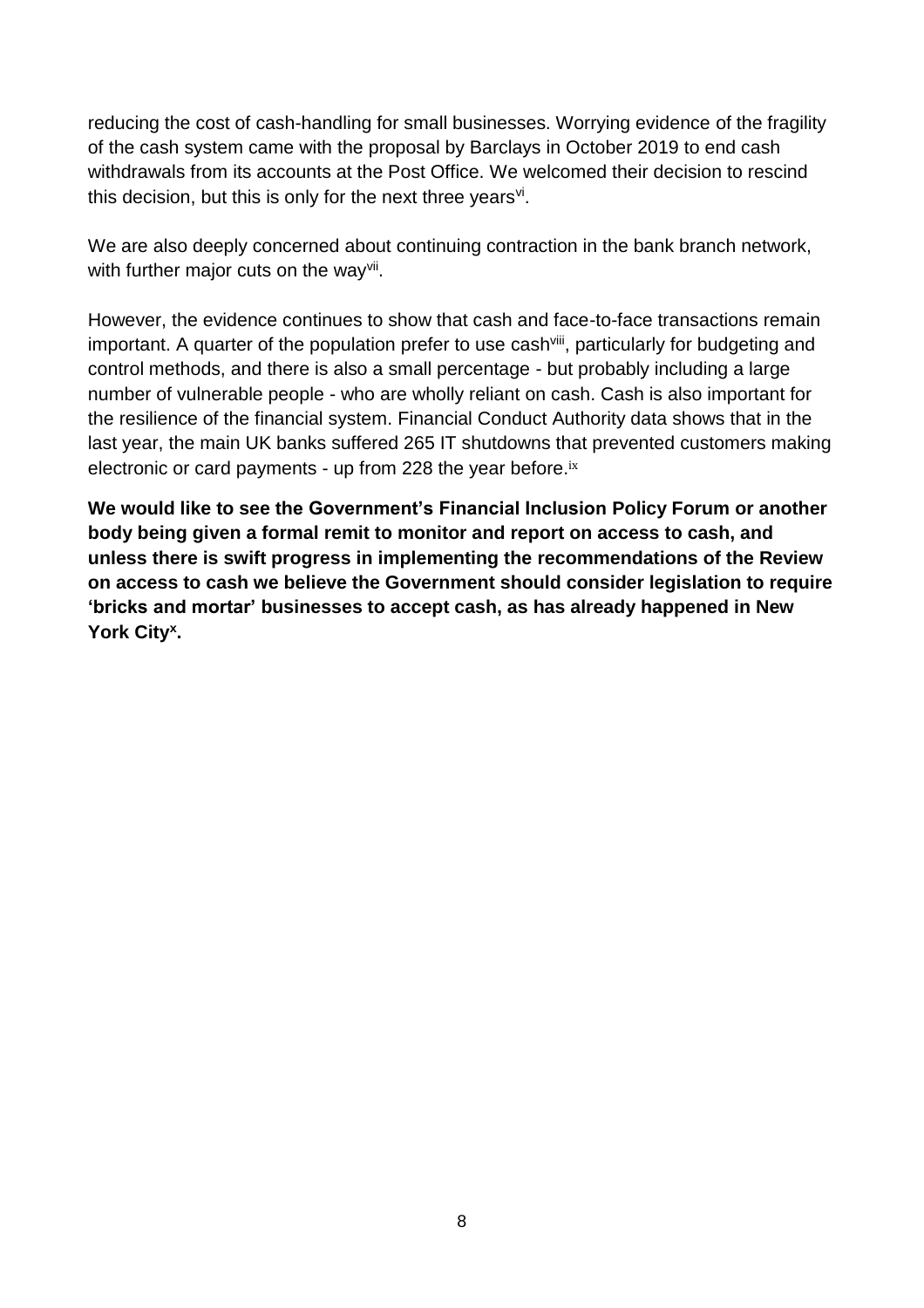## **Housing**

Age UK welcomes the reiteration of the importance of building the right type of homes in the Conservative Party manifesto and the commitment to "encourage innovative design and technology to make housing more affordable, accessible, and suitable for disabled people and an ageing population." We look forward to a revised framework and regulations that will promote the building of accessible homes (to at least the current Part M4 (2) Category 2 standard) as the default standard, plus more wheel chair accessible homes (currently Part M4 (3) category 3).

Age UK also welcomes the Government's Renters' Reform Bill and the proposed ending of insecure tenancies by the abolition of Section 21 of the Housing Act 1988. This measure will increase the quality, accessibility and value for money of the private rented sector. It will allow older tenants to seek improvements without fear of eviction unless possession under Section 8 of the Housing Act 1988 is justified. Private sector tenants currently include  $750,000$  older people, one in three of whom are in living in poverty<sup>xi</sup>, while two in five have poor health<sup>xii</sup>.

Related to this, we would like to see a further review of the Local Housing Allowance (LHA). Although the Government has lifted the freeze on LHA, it has failed to keep up with rent increases since 2016. The current gap between rent and Housing Benefit will create hardship for many vulnerable older private tenants. It will also continue to reduce the availability of lettings for low-income groups in many places. The Government should raise the LHA rate paid so that Housing Benefit payments at least cover the average rent increase since the rate was frozen.

Over recent years the Government has increased the funding for the Disabled Facilities Grant (DFG) for disabled people in recognition of the importance of this grant in enabling them to remain independent while relieving pressure on health and social care services. Whilst the increases have been welcome, more funding is required to fully meet the need for adaptation and repair to the homes of the increasing numbers of older and disabled people, both owner occupiers and the growing numbers of older people living in private rented accommodation. Growth in spending under the DFG is good value for money given the significant potential savings to the NHS and to social care. Research by the Building Research Establishment estimates that the cost to society from leaving poor housing unimproved was £18.6 billion per year<sup>xiii</sup>. The London School of Economics estimates that every £1 spent on Disabled Facilities Grants results in more than £2 gains in health and social care savings and quality of life improvements<sup>xiv</sup>.

**The Government should develop a portfolio of measures to ensure housing supports older people's health and wellbeing. Housing should be built to high quality, accessible standards. Older and disabled people living in existing housing should be able to make their home accessible and in good repair. There should be affordability and security for those living in private rented accommodation.**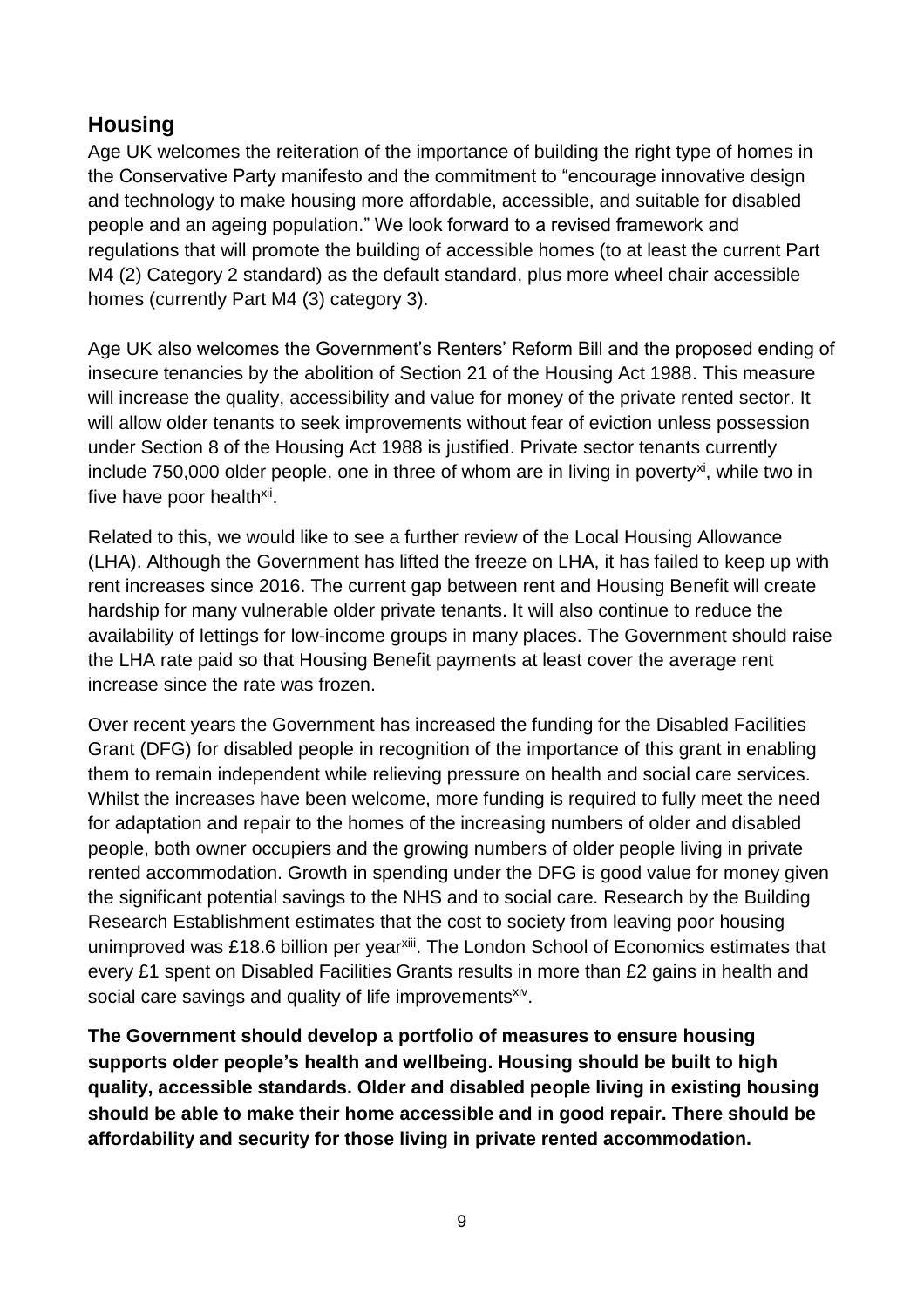## **Fuel Poverty**

The current level of fuel poverty is unacceptable, with a million older people in England estimated to be in fuel poverty<sup>xv</sup>. The UK has some of the oldest housing stock in Europe, with 38 per cent built pre-1946<sup>xvi</sup>, 20 years before the first regulation which required newbuild homes to meet certain standards for efficiency. The main energy efficiency programme is the Energy Company Obligation (ECO) which has been running since 2013 and which requires energy suppliers to fund energy efficiency measures for vulnerable households. However, ECO is failing to reach those with the greatest need and the installation of the most cost-effective energy efficiency measures is 95 per cent lower than in 2012<sup>xvii</sup>.

The Committee on Fuel Poverty suggests that nearly £20 billion extra is required to reach energy efficient targets by 2030<sup>xviii</sup>. Reducing domestic energy consumption is also crucial if the UK wants to meet its commitment to net-zero carbon emissions by 2050<sup>xix</sup>. The **Government should designate energy efficiency as a national infrastructure priority, and allocate appropriate levels of central funding to meet the statutory targets.**

<sup>v</sup> <https://www.psr.org.uk/psr-focus/access-to-cash/uks-atm-network>

viiSee [https://inews.co.uk/news/business/hsbc-global-redundancies-considered-finance-latest-uk-jobs-under-threat-](https://inews.co.uk/news/business/hsbc-global-redundancies-considered-finance-latest-uk-jobs-under-threat-1354108)[1354108](https://inews.co.uk/news/business/hsbc-global-redundancies-considered-finance-latest-uk-jobs-under-threat-1354108) and www.thisismoney.co.uk/money/saving/article-7943223/56-Lloyds-Halifax-Bank-Scotland-bank-branchesclose.html

xiv Snell T et al. (2012). Building a business case for investing in adaptive technologies in England. [pssru.ac.uk/pub/dp2831.pdf](https://protect-eu.mimecast.com/s/xJK4CZ4G3T7PyBzFjNDTj)

<sup>i</sup> *English Local Government Funding: Trends and Challenges in 2019 and beyond,* Institute for Fiscal Studies, 2019 ii Age UK analysis of wave 8 of the English Longitudinal Study of Ageing (ELSA), collected in 2016-17 and released in 2018. Estimates have been scaled up to the England 75+ population using Office for National Statistics mid-year  $\overline{a}$ 

population estimates for 2017, released in June 2018.

iii Age UK analysis of wave 8 of Understanding Society, the UK Household Longitudinal Study, collected in 2016-17 and released in 2018. Analysis was restricted to participants living in England and aged 75+. Estimates have been scaled up to the England 75+ population using Office for National Statistics mid-year population estimates for 2017, released in June 2018.

iv [https://www.litrg.org.uk/sites/default/files/1909-NPAG%20proposal%20document\\_Final.pdf](https://www.litrg.org.uk/sites/default/files/1909-NPAG%20proposal%20document_Final.pdf)

vi *Barclays and the Post Office Banking Framework,* Barclays press release, 24 October 2019

viii https://www.psr.org.uk/sites/default/files/media/PDF/CP19-6-call-for-views-cash-access\_0.pdf

ix *Ongoing IT meltdowns leave majority of consumer vulnerable to payment issues,* Which pr

<sup>x</sup> <https://www.theguardian.com/us-news/2020/jan/24/new-york-city-ban-cashless-businesses-discrimination>

xi *Households below average income,* Department for Work and Pensions, 2017/18.

xii Age UK analysis of the English Housing Survey.

xiii Building Research Establishment 2016 'Cost of Poor Housing' [https://www.bre.co.uk/news/New-BRE-Trust-report](https://www.bre.co.uk/news/New-BRE-Trust-report-shows-poor-quality-homes-in-England-cost-the-NHS-14bn-per-year-and-wider-society-186bn-1161.html)[shows-poor-quality-homes-in-England-cost-the-NHS-14bn-per-year-and-wider-society-186bn-1161.html](https://www.bre.co.uk/news/New-BRE-Trust-report-shows-poor-quality-homes-in-England-cost-the-NHS-14bn-per-year-and-wider-society-186bn-1161.html)

<sup>&</sup>lt;sup>xv</sup> Age UK methodology - Age UK Analysis of the **Fuel Poverty Dataset 2017** and ONS mid-year estimates 2018 (both accessed on 20th January 2020). The number of people aged 60 and over in England living is fuel poor household is estimated to be 991,435 (with a 95% confidence interval of between 805,327 and 1,250,313). The number of people aged 60 and over living in England is estimated to be 13,223,627. There around 7.5% (with a 95% confidence interval of between 6.1% and 9.5%) of people aged 60 and over living in England are estimated to be living in fuel poor households. Households with members aged both below 60 and 60 or over are assumed to only have one person aged 60 and over living in them; this may lead to an underestimation of the number of people aged 60 and over living in fuel poor households.

xvi [https://www.bre.co.uk/filelibrary/Briefingper cent20papers/92993\\_BRE\\_Poor-Housing\\_in\\_-Europe.pdf](https://www.bre.co.uk/filelibrary/Briefing%20papers/92993_BRE_Poor-Housing_in_-Europe.pdf)

xvii <https://www.nea.org.uk/wp-content/uploads/2019/11/Manifesto-for-Warmth-2019.pdf>